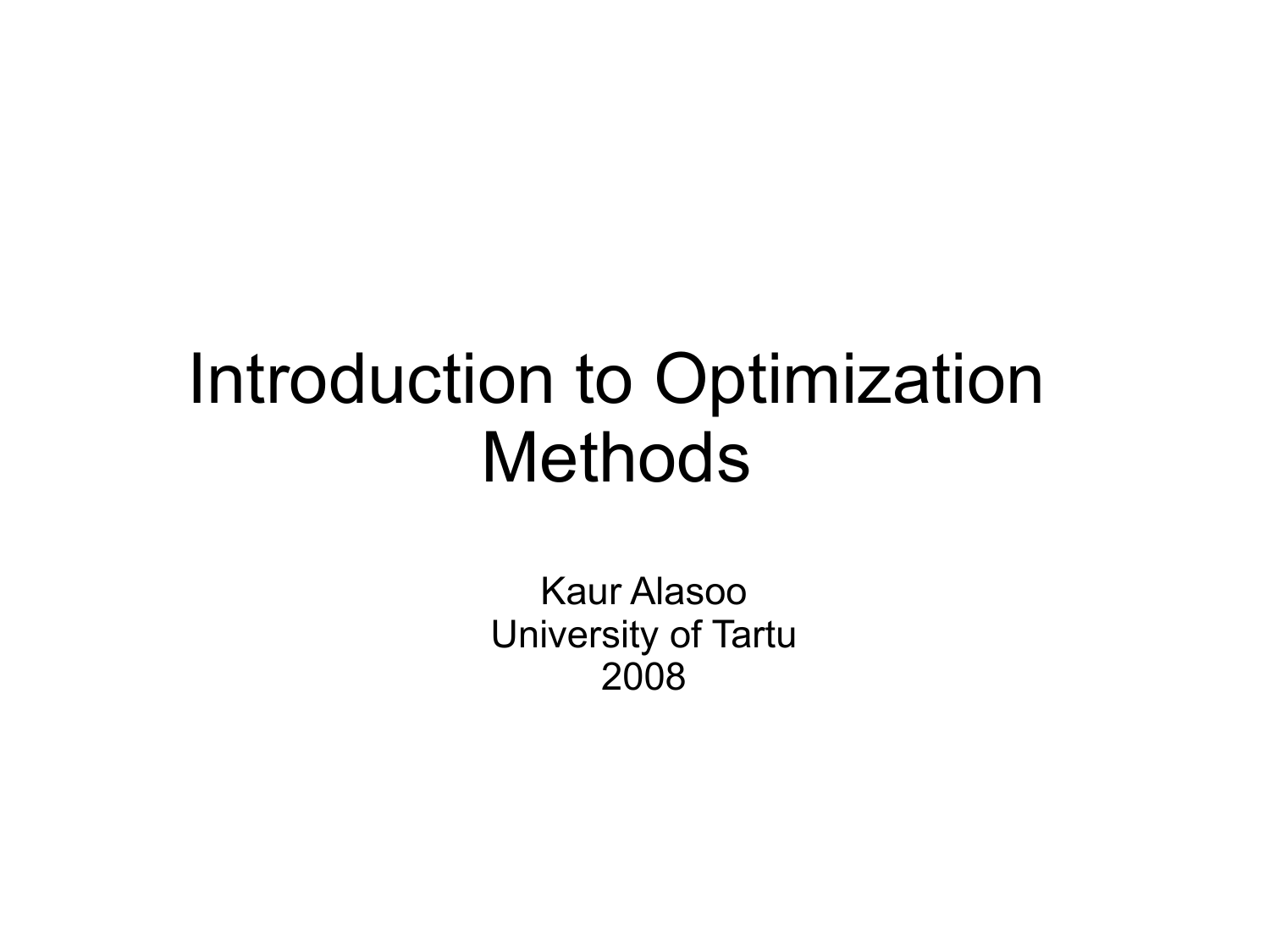## What is Optimization?

- Finding the *best solution*.
- Minimize cost and/or maximize performance.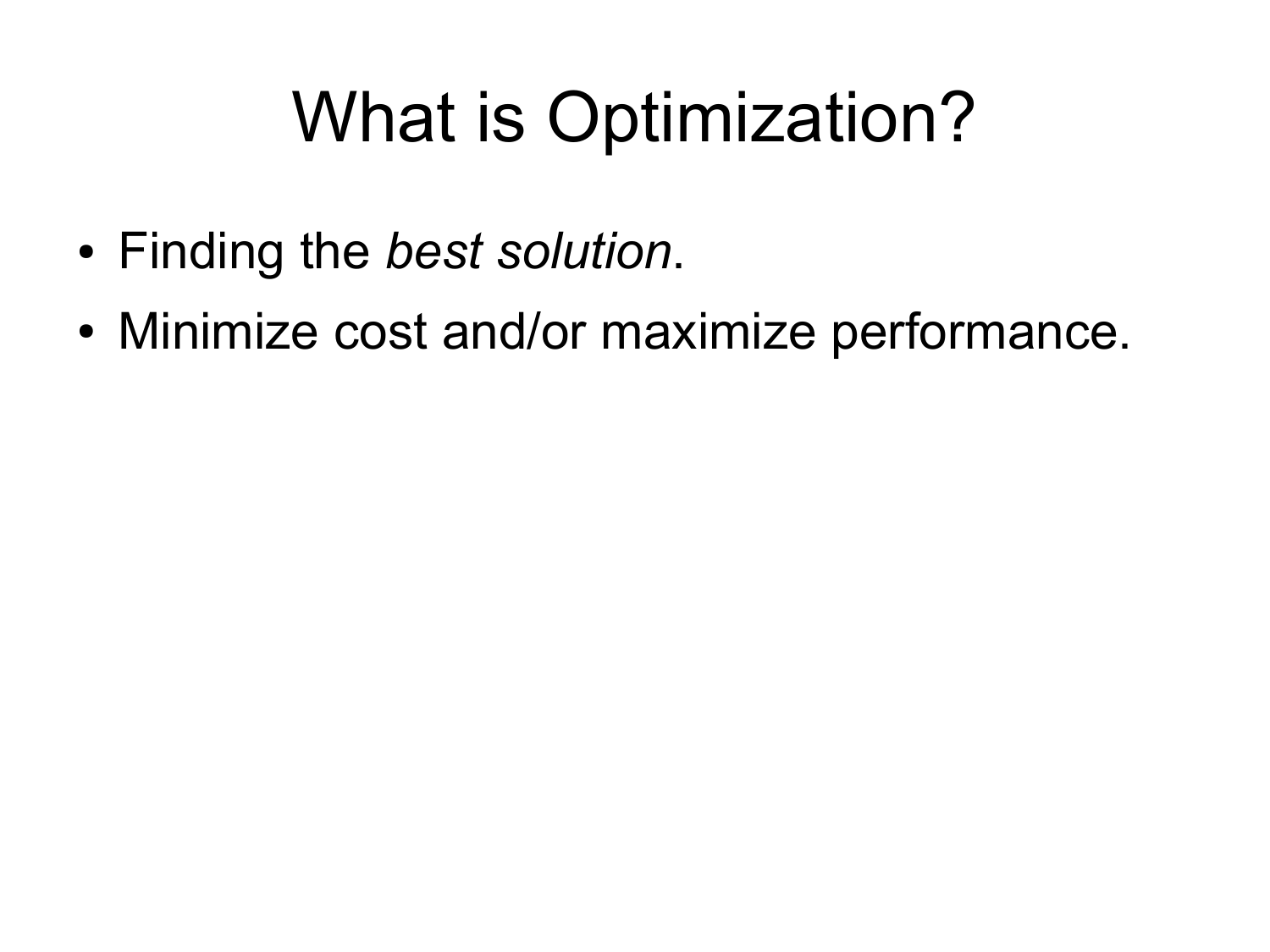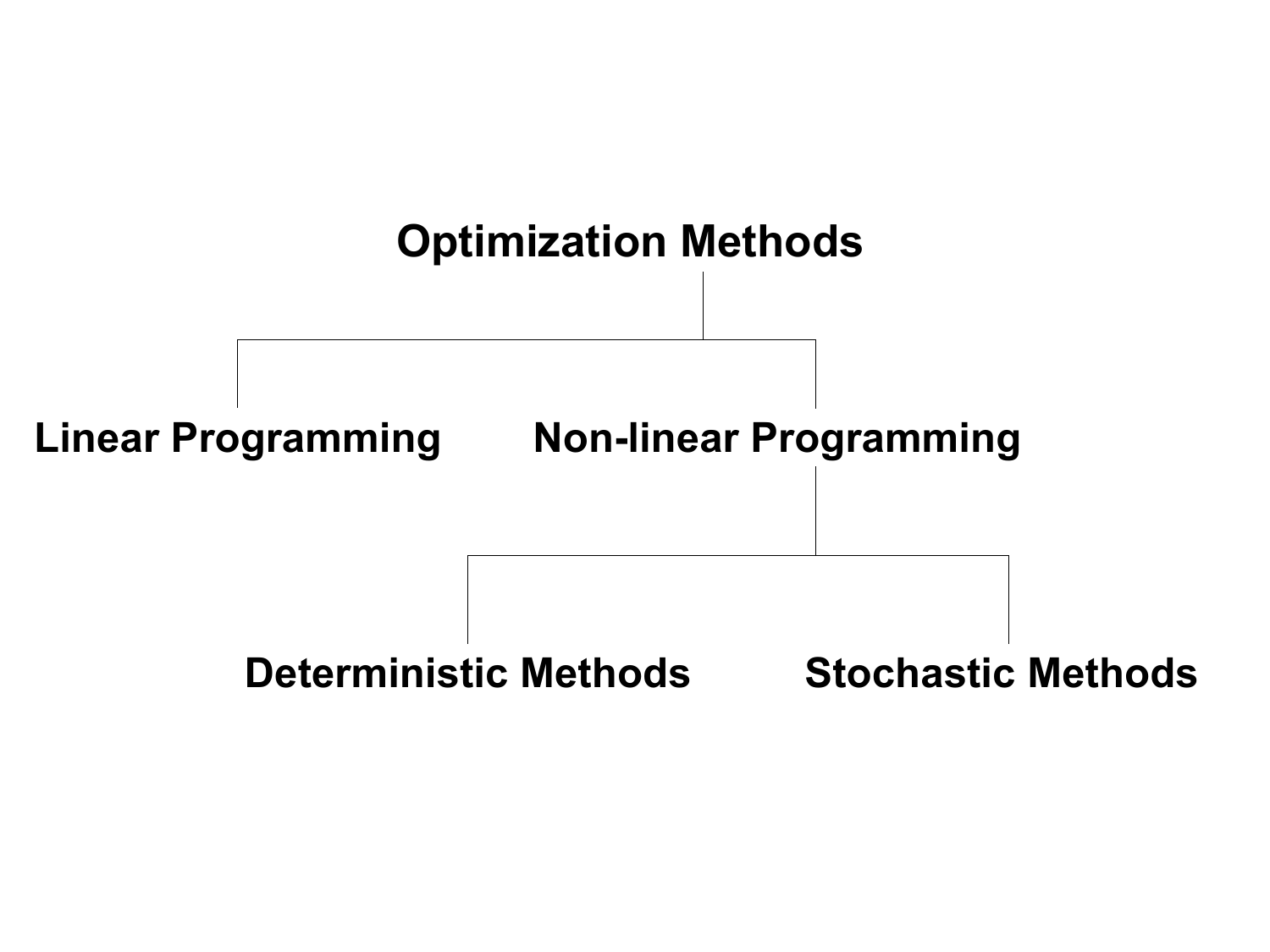# Linear Programming

- Objective functions functions that need to be maximized or minimized.
- Restrictions.
- Optimal solutions is the one that minimizes (or maximizes) the objective function.
- Traveling Salesman Problem (TSP)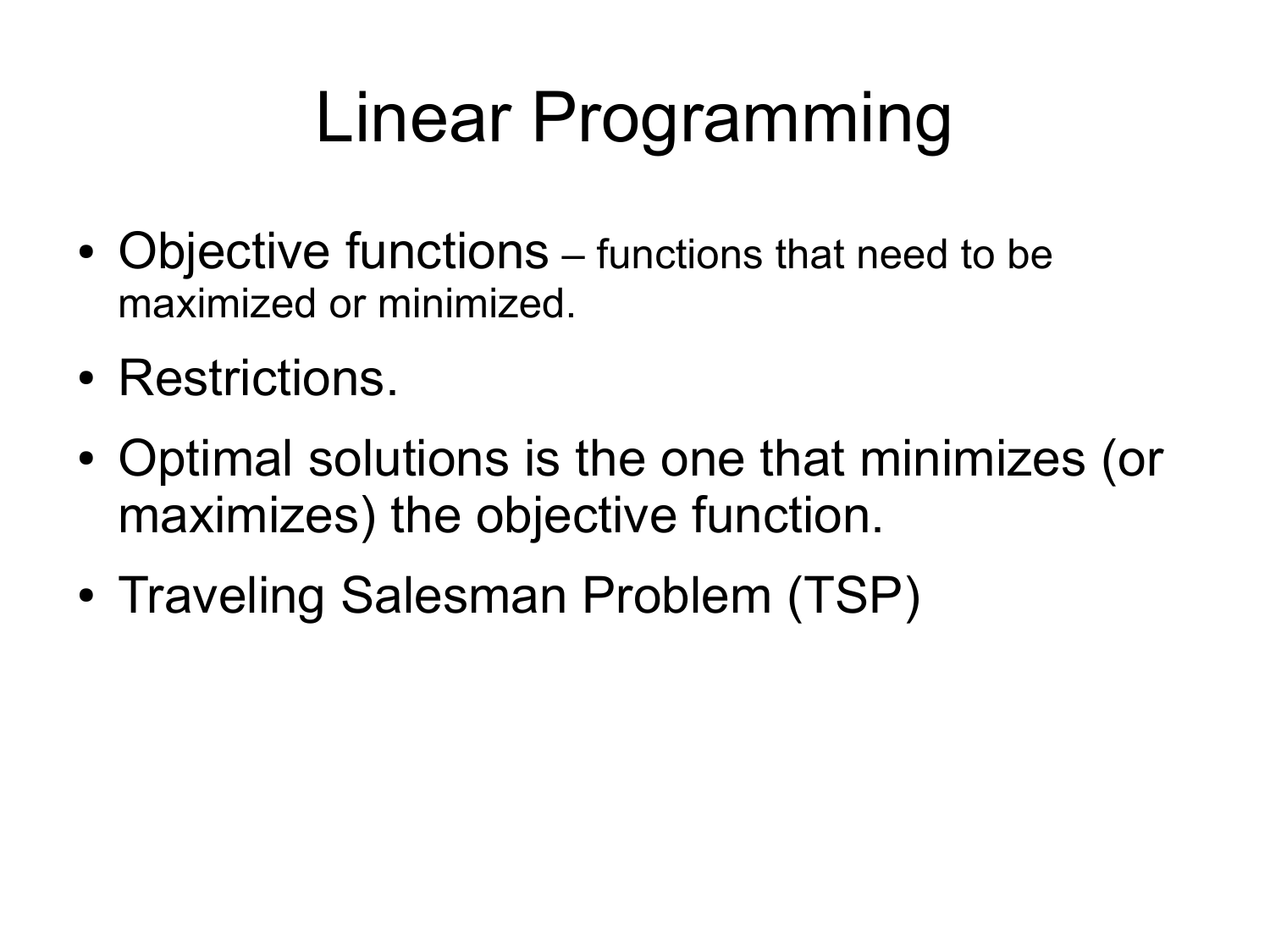# Non-linear Programming

- Deterministic Methods:
	- Methods for finding direction (Newton's method, Fletcher-Reeves, **BFGS**)
	- Methods for finding step length (Golden Section, Fibonacci)
	- Yield good results only with functions that are **continuous, convex** and **unimodal**.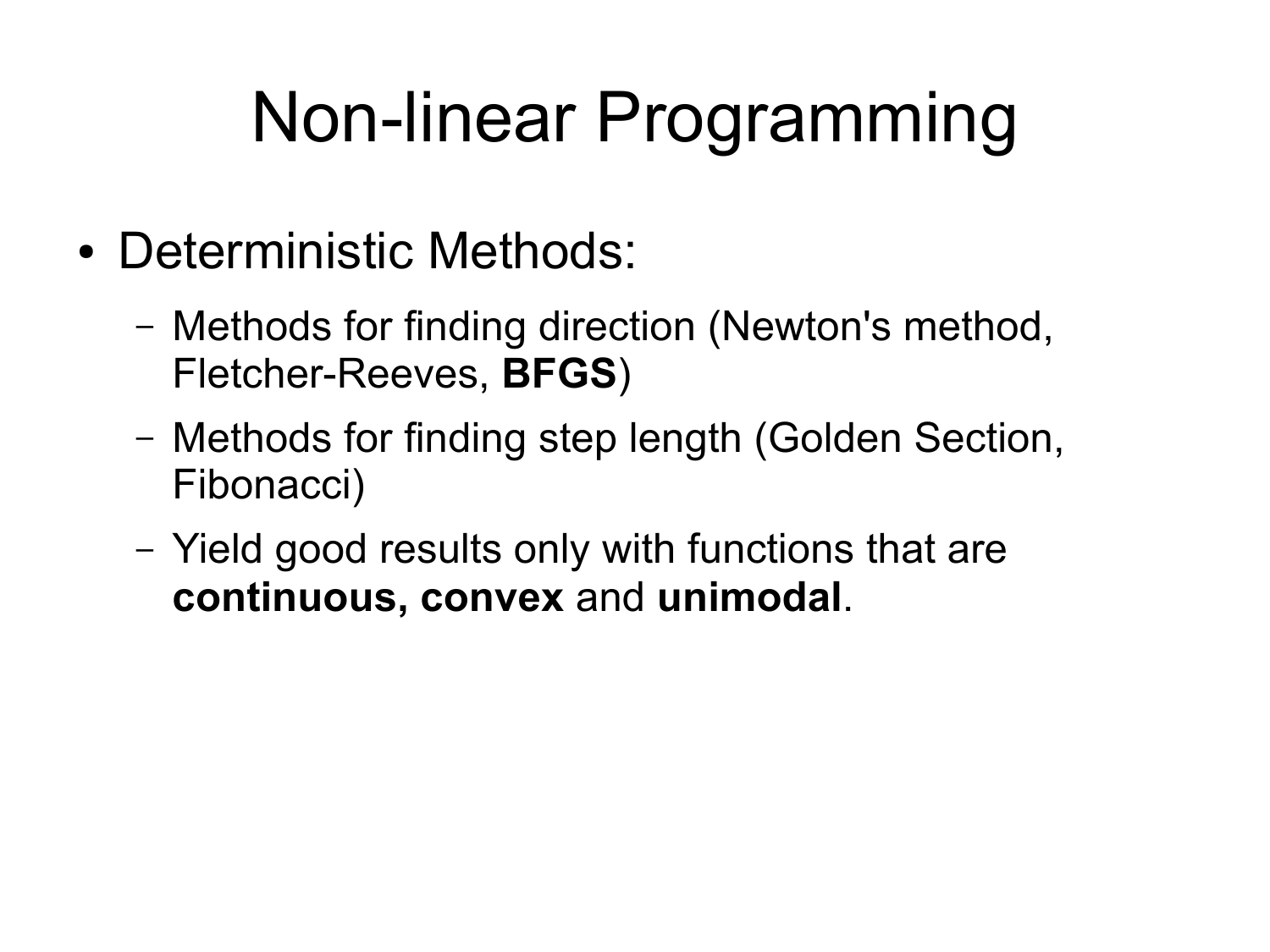$$
f(x, y) = (x - 2)^4 + (x - 2y)^2
$$

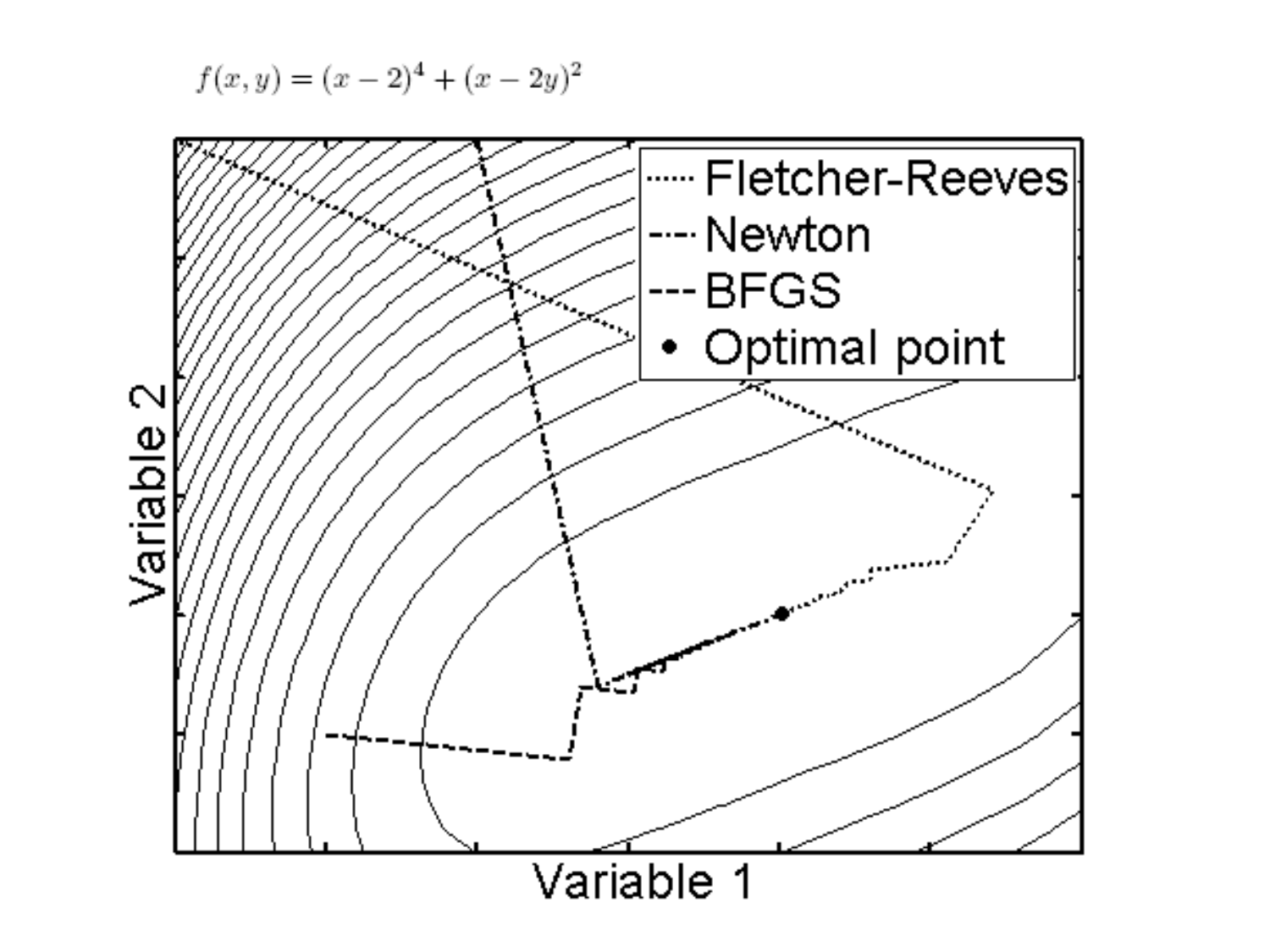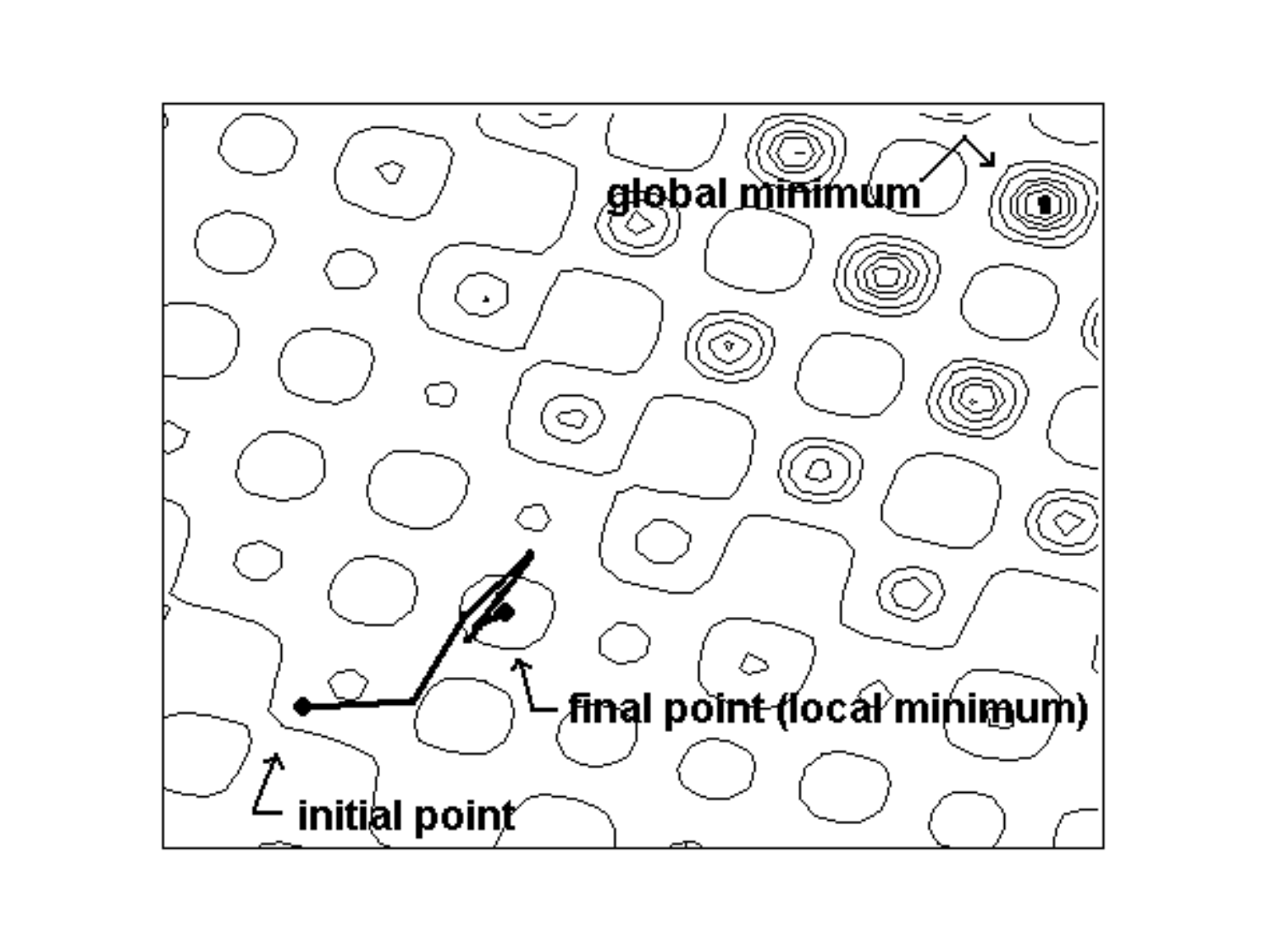## Stochastic Methods

- Based on probability rules and "oriented" randomness"
- Particularly effective in finding approximate global optimum for multimodal functions.
- Do not require gradient information.
- Function discontinuities have little effect.
- Resistant to becoming trapped in local optima.
- Can deal with large number of parameters.
- Provide a list of semi-optimum parameters instead of a single solution.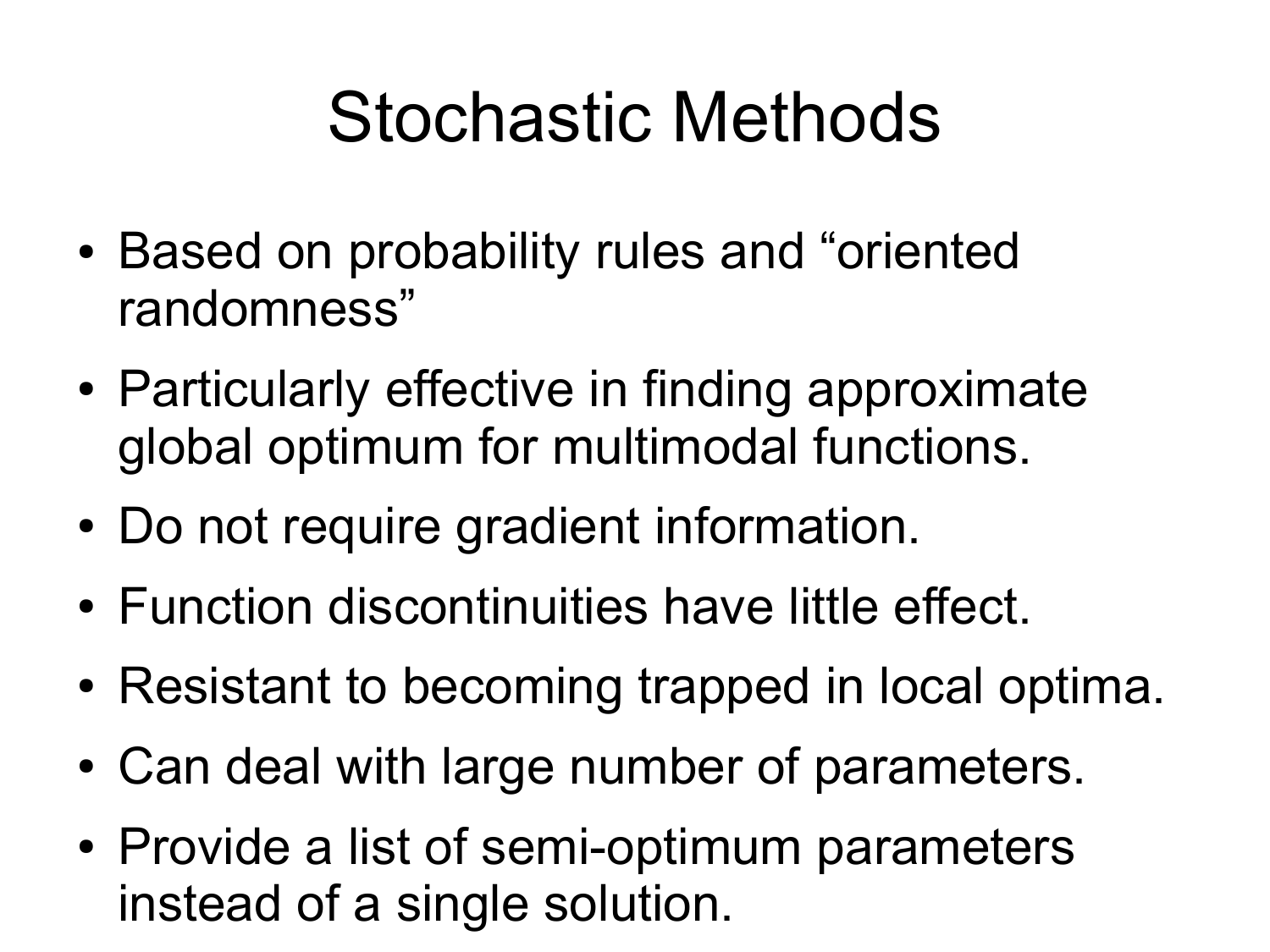## Stochastic Methods

- Evolution Strategies (ESs)
- Genetic Algorithms (GAs)
- Simulated Annealing (SA)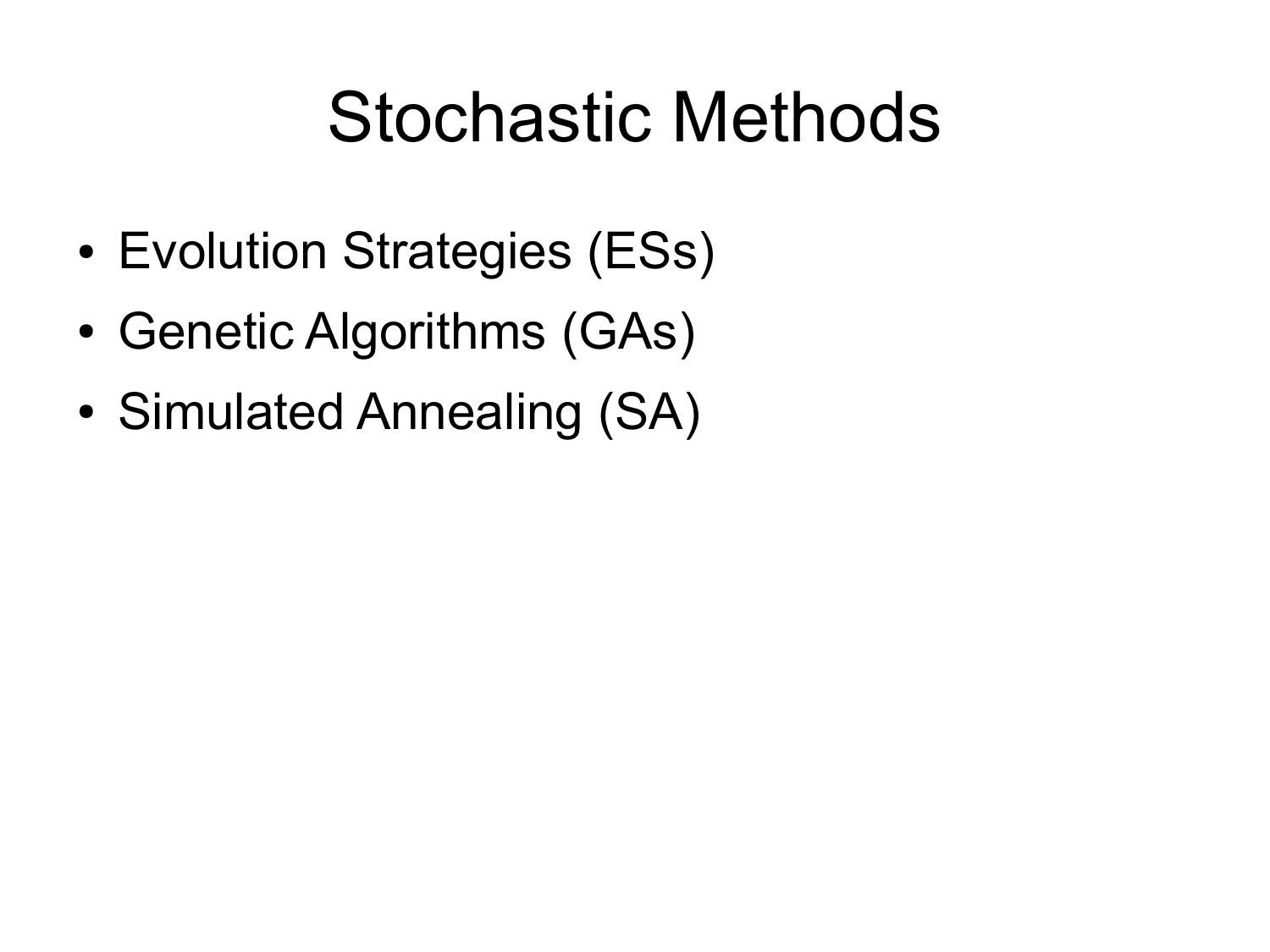# Genetic Algorithms

- Choose initial population
- Evaluate the fitness of each individual in the population (*fitness function*)
- Repeat
	- Select best-ranking individuals to reproduce
	- Breed new generation through crossover and mutation (genetic operations) and give birth to offspring
	- Evaluate the individual fitnesses of the offspring
	- Replace worst ranked part of population with offspring
	- Until termination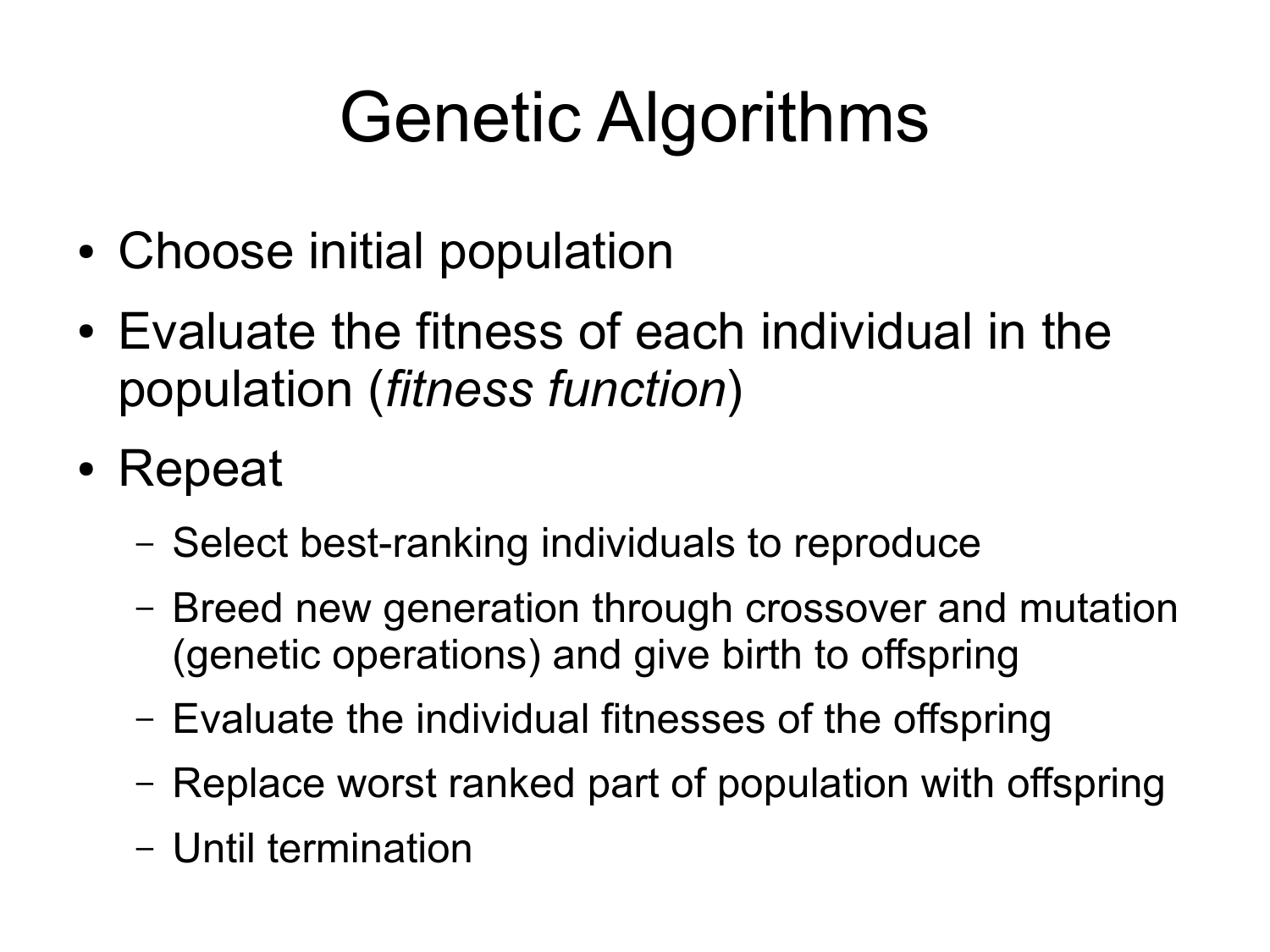## Rastringin function

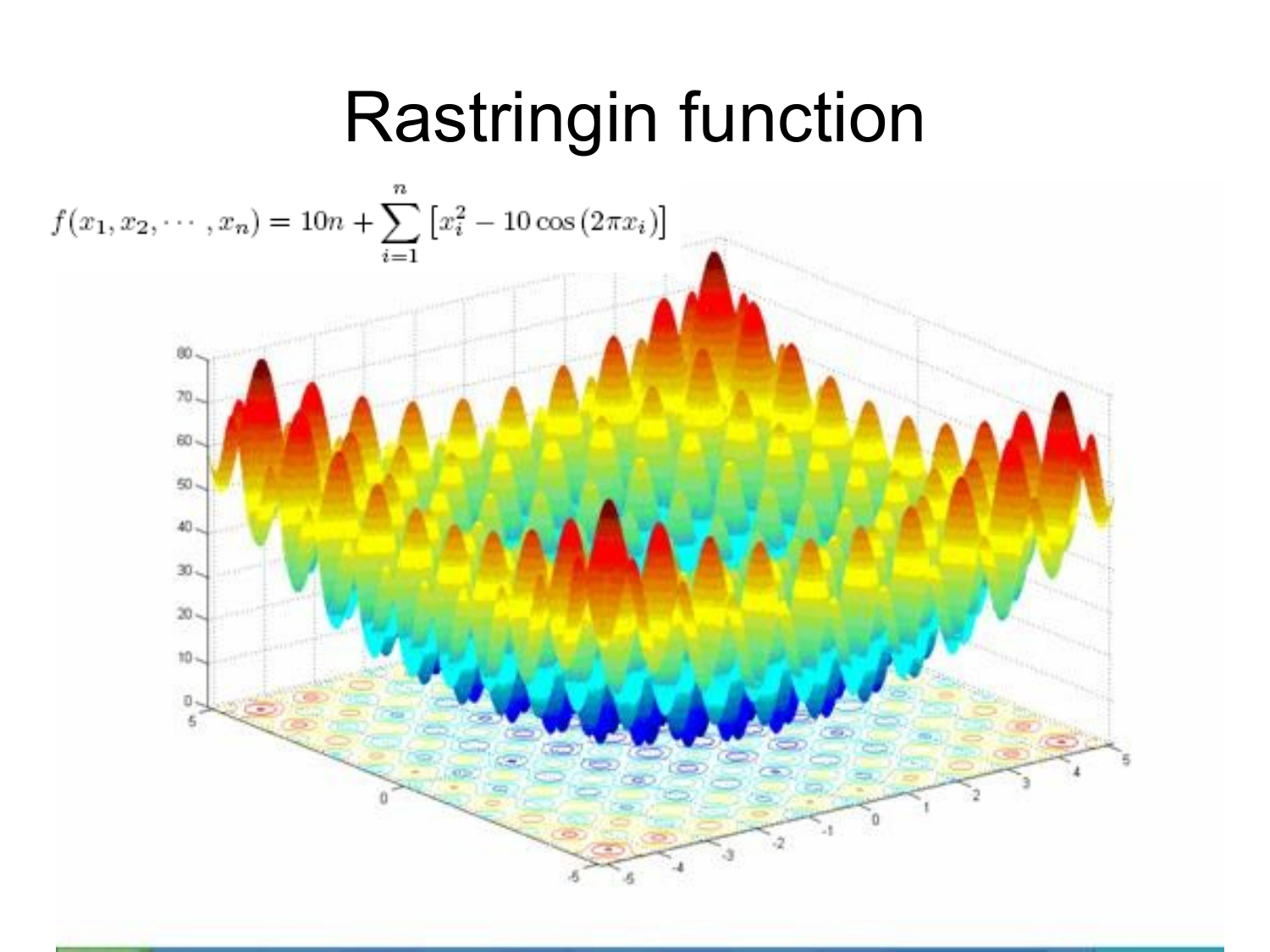### GAs in use

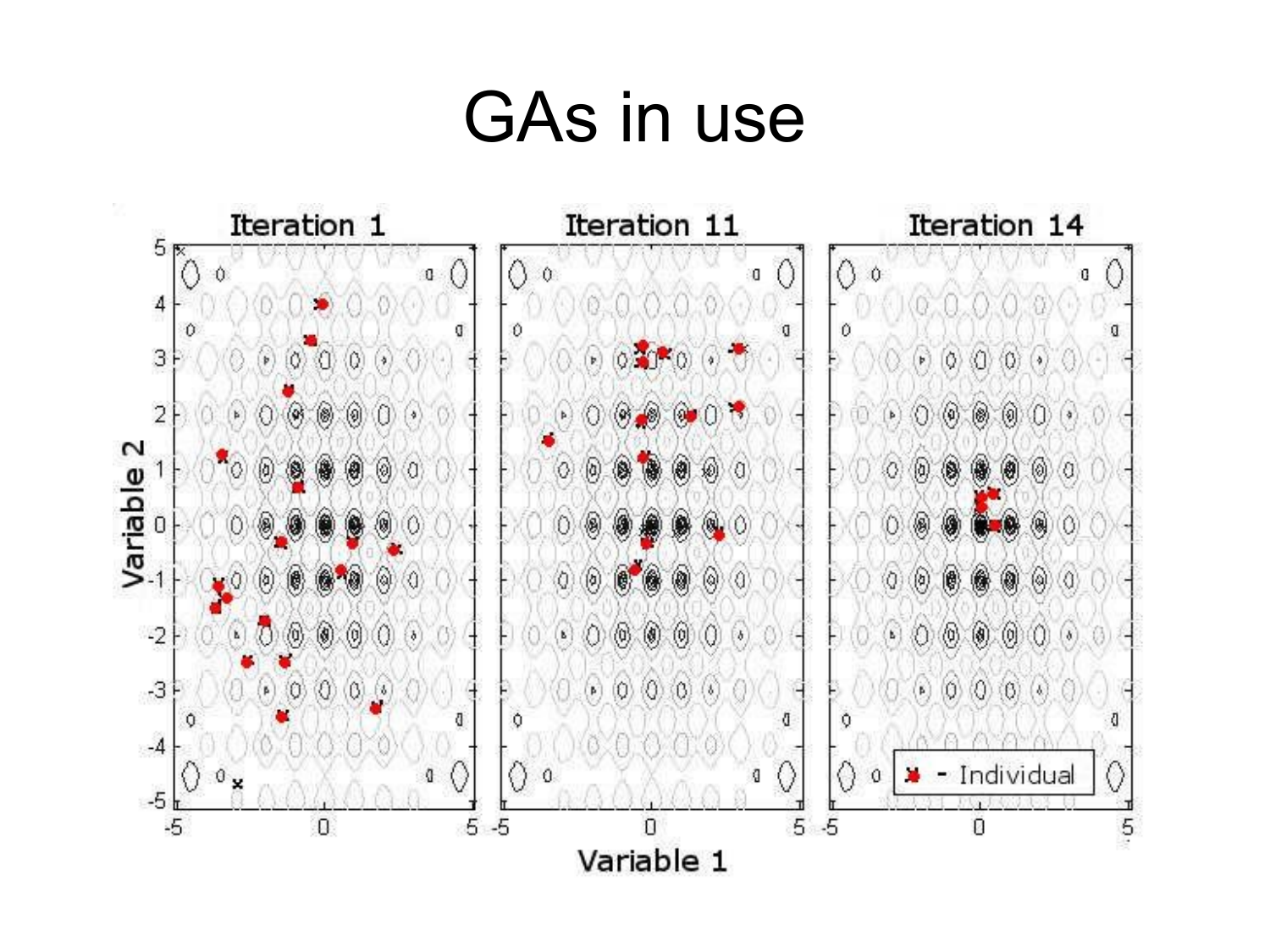## Simulated Annealing

- At the beginning, the system is in a state **s** with energy **E** and has a temperature **T**.
- System is taken into a new state **s'** and new energy **E'** is calculated. **If ΔE<0**, new state is accepted. If **ΔE>0** it is accepted with a probability given by the Boltzmann factor **exp -(ΔE/T)**.
- Temperature will be lowered and the whole process repeated until **T=0**.

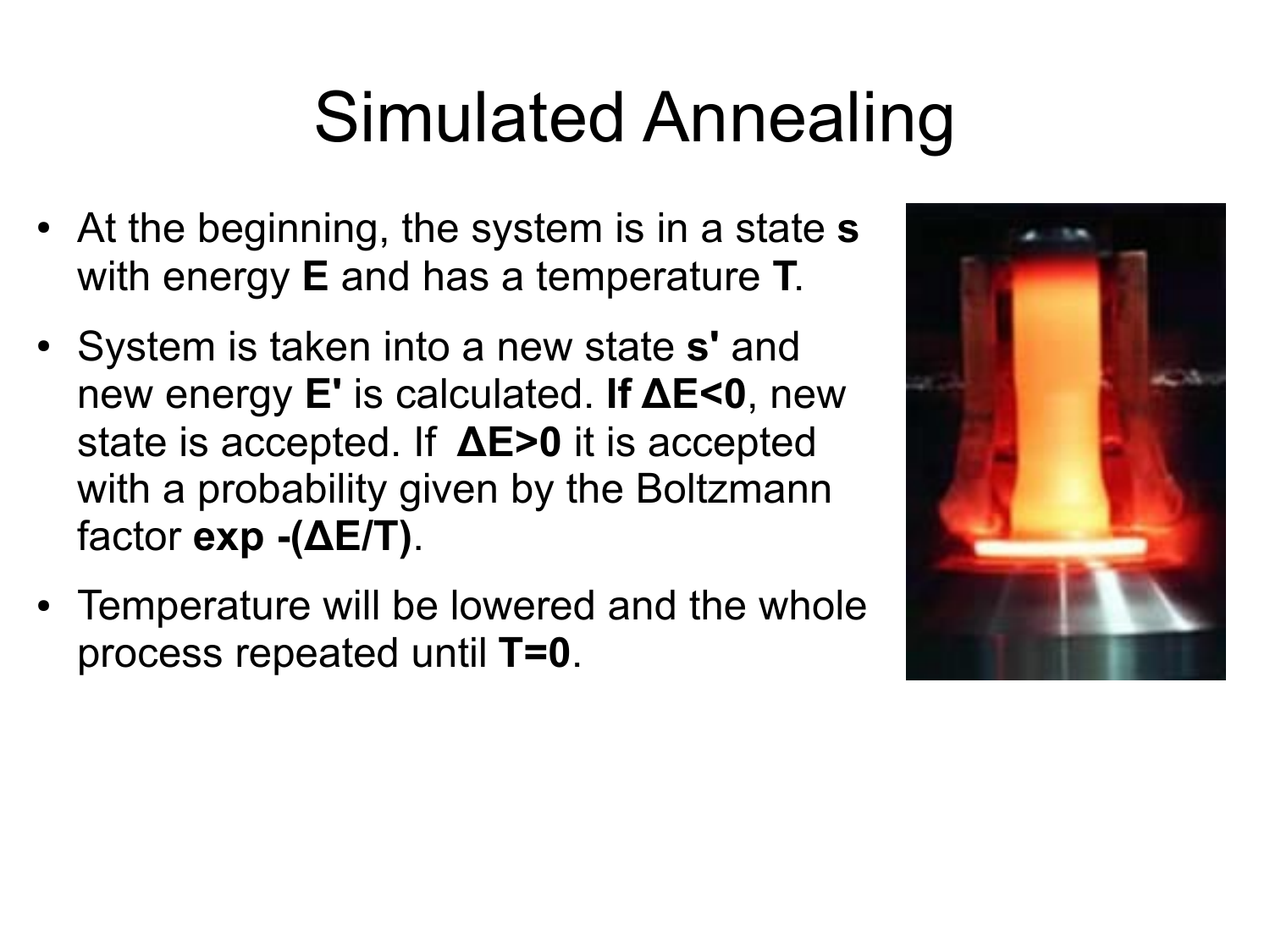#### Fast SA Slow SA

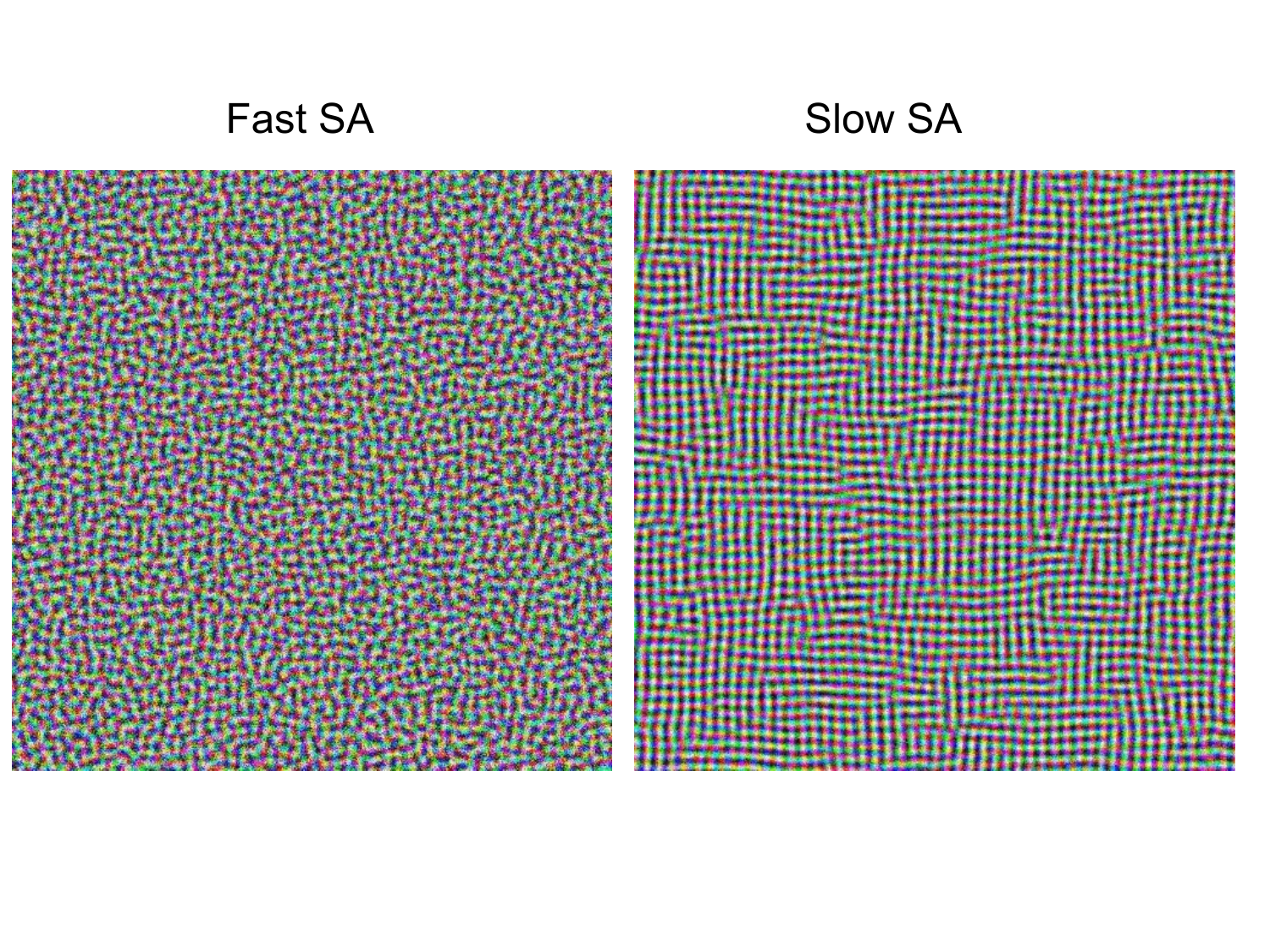## Multi-objective Approach

- The problem is formed by multiple objectives (functions).
- Two groups of solutions:
	- **Dominated Solutions** solutions that are in all respects worse than others.
	- Non-dominated or **Paretooptimal** solutions – solutions that are better than others in some aspects and worse in others.

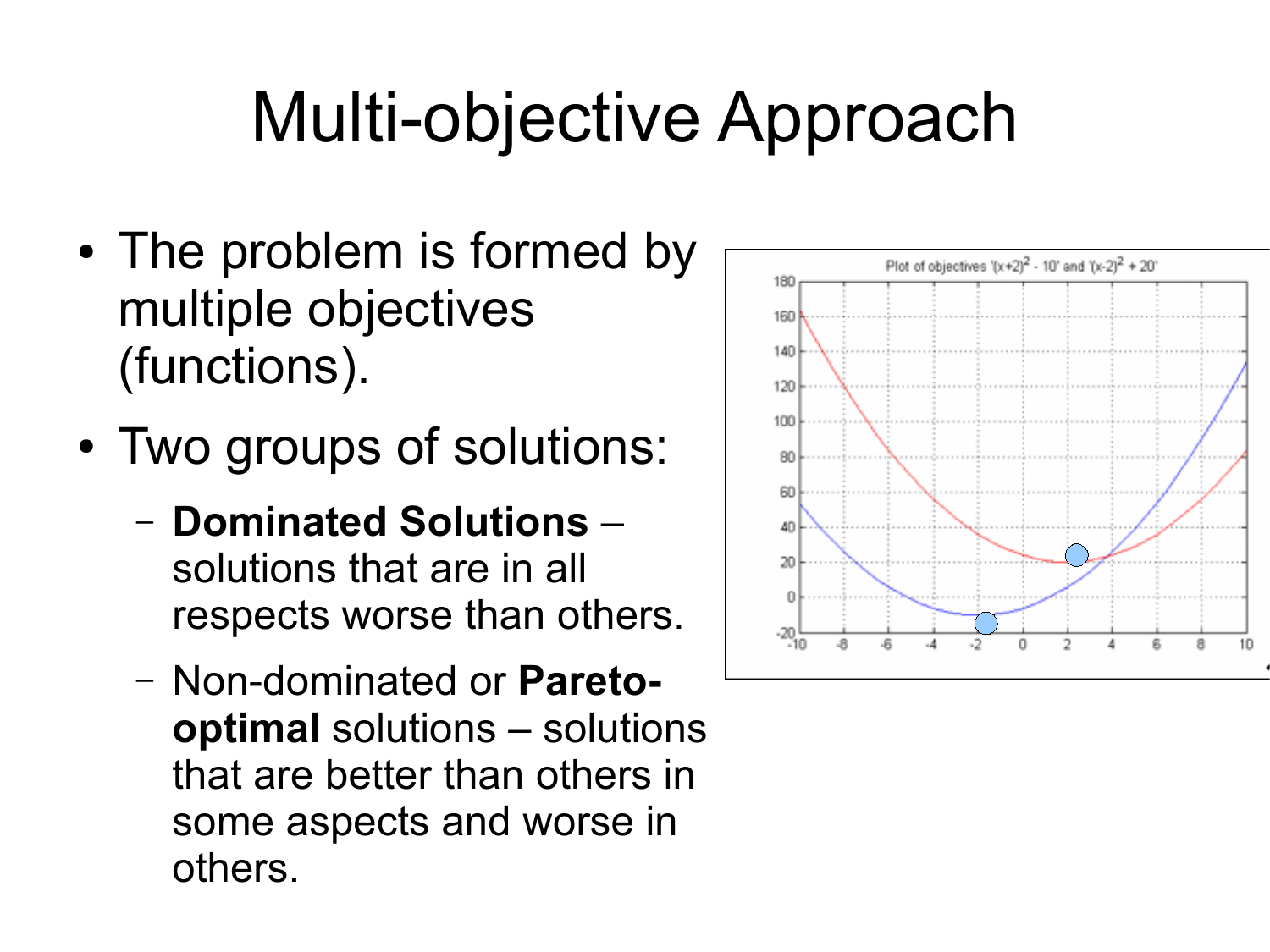### Multi-objective Approach



Minimization of three parabolas.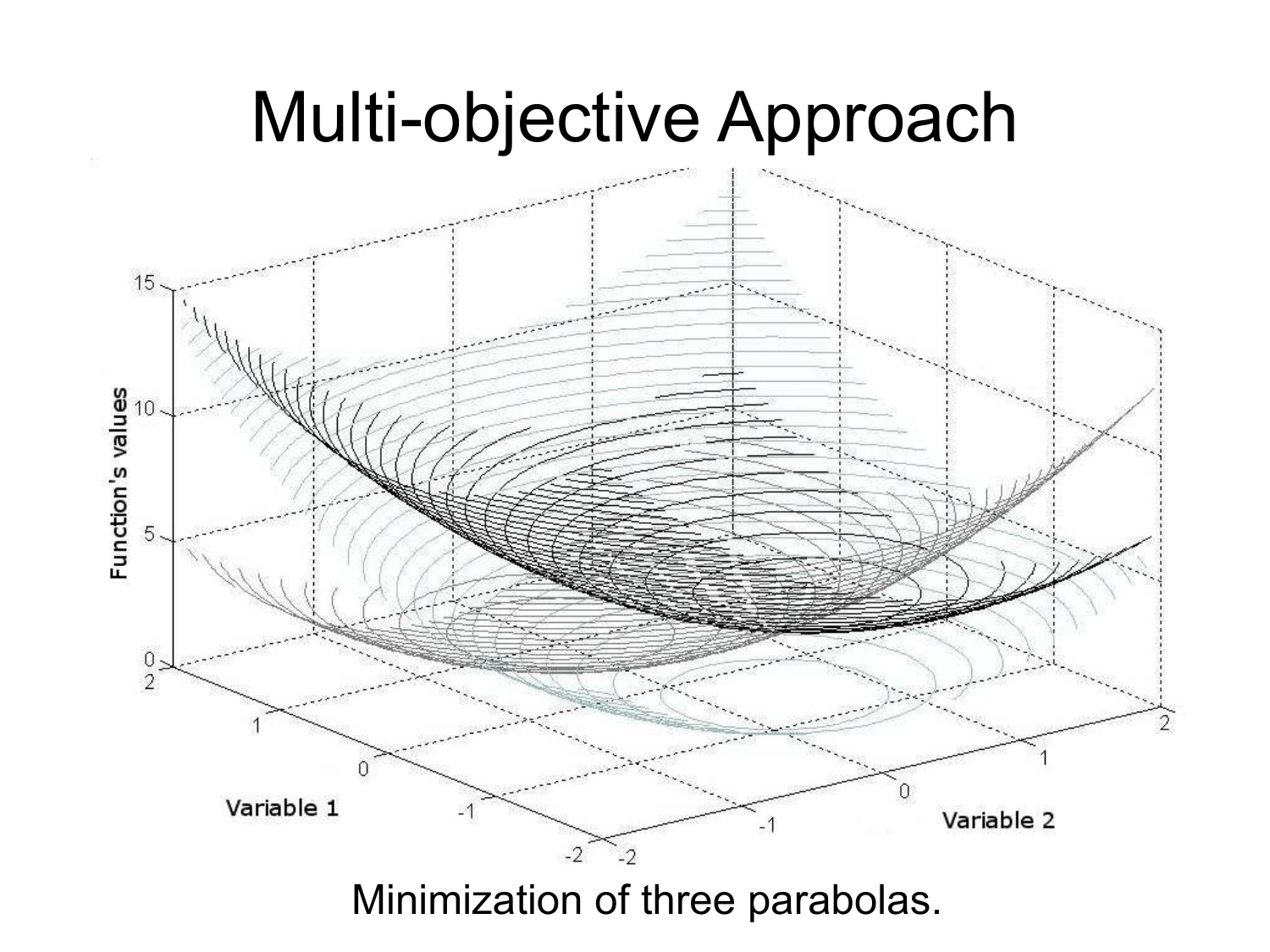#### Beginning of the optimization process.

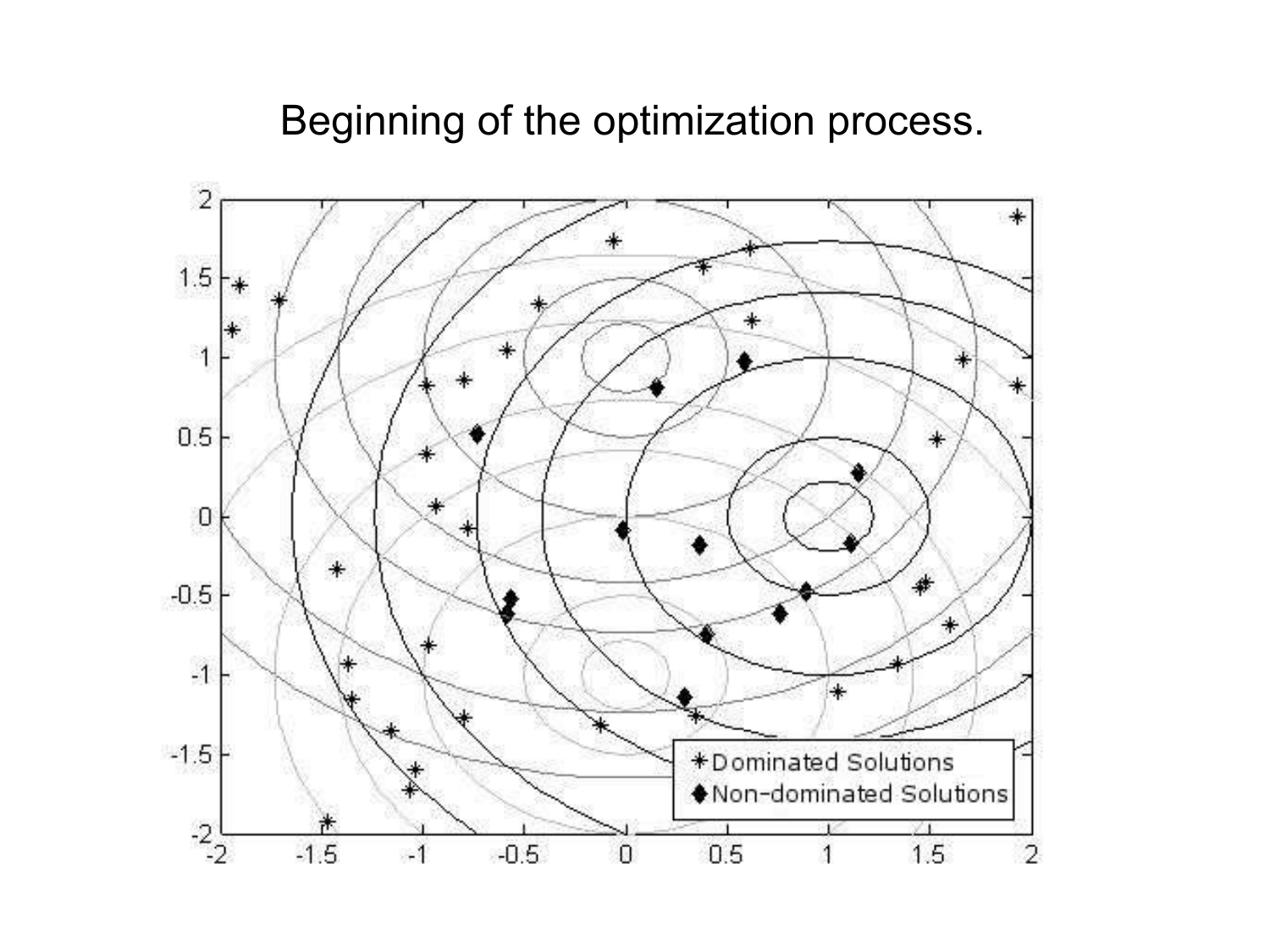End of the optimization process.